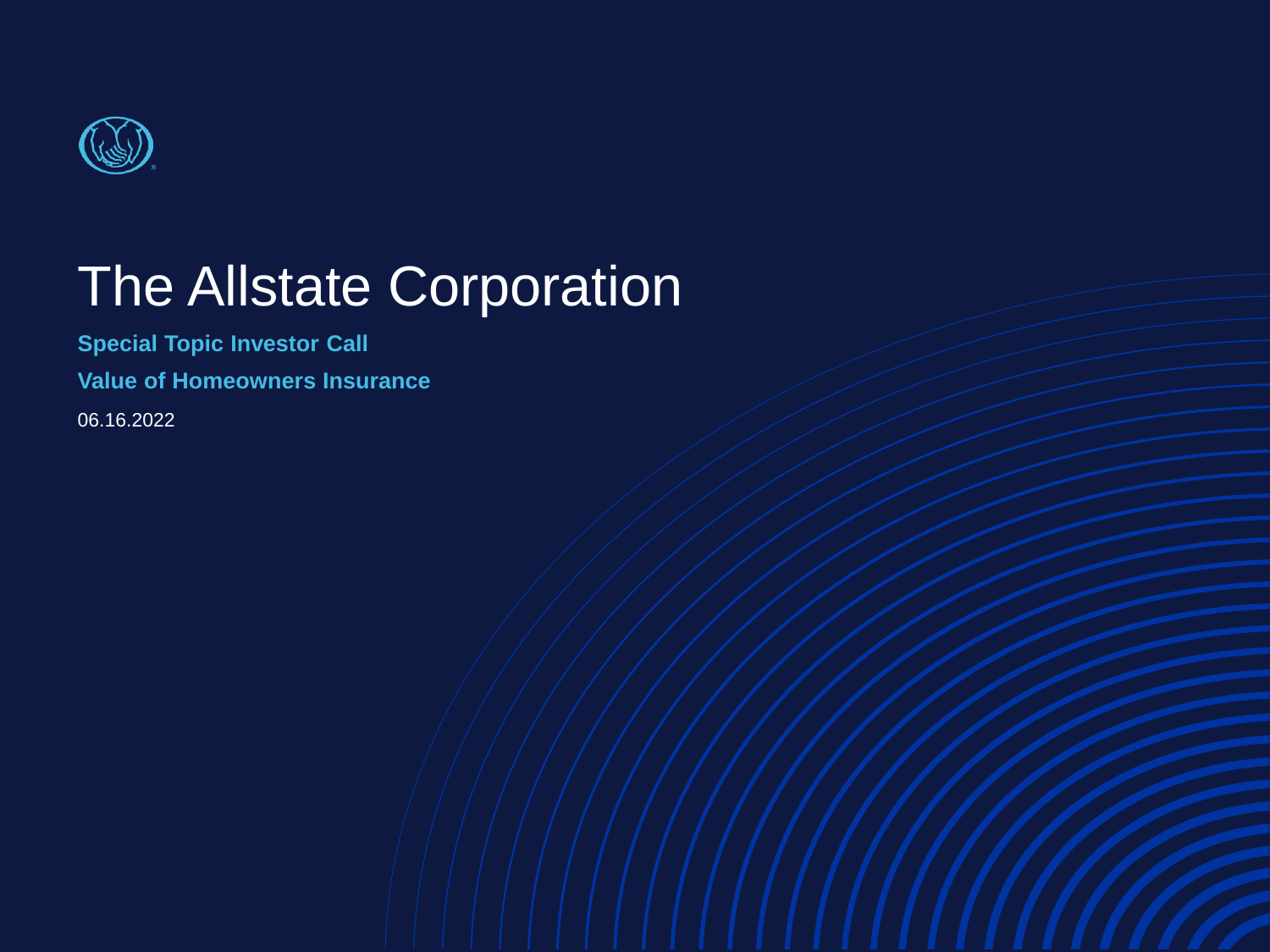### Forward-looking Statements and Non-GAAP Financial Information

This presentation contains forward-looking statements and information. This presentation also contains non-GAAP measures that are denoted with an asterisk. You can find the reconciliation of those measures to GAAP measures within our most recent earnings release and investor supplement.

Additional information on factors that could cause results to differ materially from this presentation is available in the 2021 Form 10-K, Form 10-Q for March 31, 2022, our most recent earnings release, and at the end of these slides. These materials are available on our website, www.allstateinvestors.com, under the "Financials" link.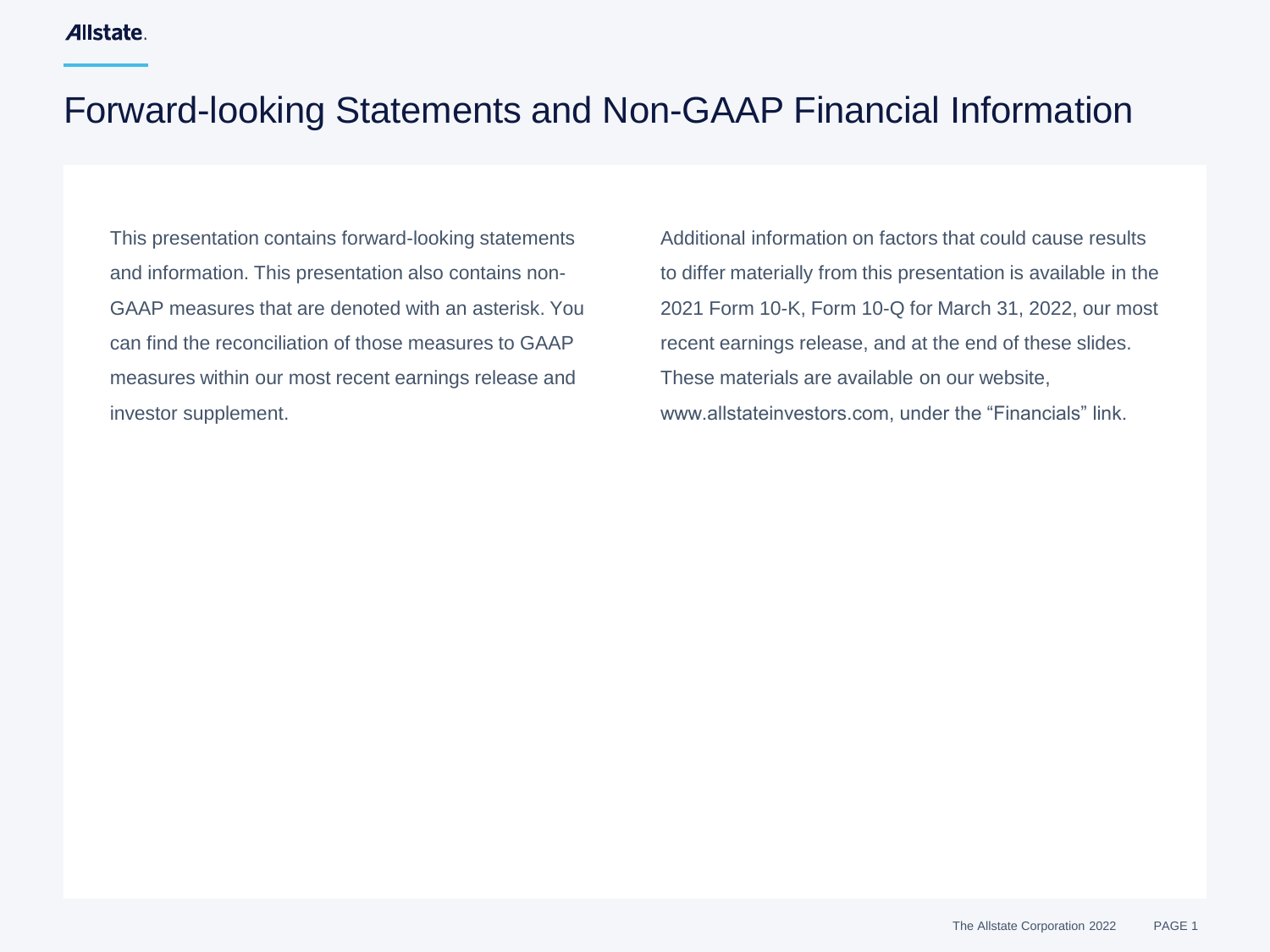### Allstate's Strategy to Deliver Transformative Growth and Higher Valuation

**Increase Personal Property-Liability market share**



Today's discussion **Homeowners insurance is a growth opportunity with attractive returns and moderate volatility**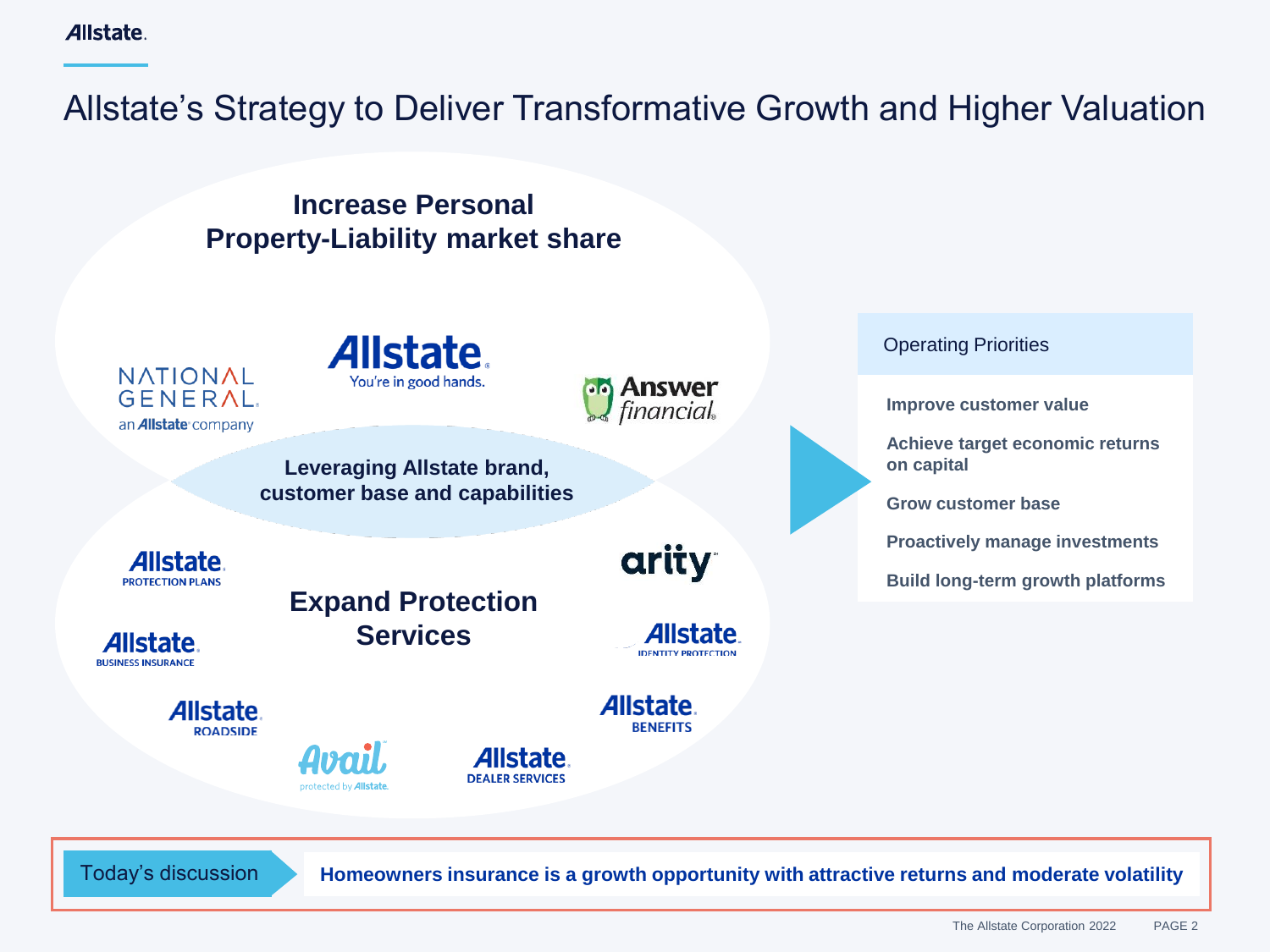### Innovating in Homeowners Insurance to Create Shareholder Value

| <b>External Variables</b>               | Increased severe weather and catastrophe losses challenge business models                                                                                                                                                                                                                                          |
|-----------------------------------------|--------------------------------------------------------------------------------------------------------------------------------------------------------------------------------------------------------------------------------------------------------------------------------------------------------------------|
| <b>Impact Industry</b><br><b>Trends</b> | • 1970-1990: Moderate catastrophe losses for U.S. of \$1.3 billion annually<br>• 1990-2020: Dramatic increase in severe weather with catastrophe losses averaging \$20.4 billion annually                                                                                                                          |
|                                         | Insurance industry adapts but majority of competitors still not profitable                                                                                                                                                                                                                                         |
|                                         | • Industry underwriting losses of \$4.5 billion annually from 2017 - 2021<br>Eight of top ten underwriters are unprofitable                                                                                                                                                                                        |
| <b>Allstate Innovates</b>               | Aggressively lowered catastrophe exposure                                                                                                                                                                                                                                                                          |
| (1995 – Today)                          | • Allstate homeowners policies in force declined from approximately 8 million in 2005 to 6 million in 2013, which<br>negatively impacted auto insurance growth<br>Helped establish state-based catastrophe risk pools<br>• Allstate becomes largest U.S. primary purchaser of reinsurance                          |
|                                         | Generate attractive risk adjusted returns                                                                                                                                                                                                                                                                          |
|                                         | • Increased prices<br>Redesigned coverages to cover actual economic losses; age rate roofs<br>Enhanced pricing sophistication, underwriting and portfolio management<br>Enhanced claims processes using technology, analytics and scale                                                                            |
|                                         | Expanding a profitable growth business                                                                                                                                                                                                                                                                             |
|                                         | • Homeowners insurance generated average annual adjusted net income <sup>*(1)</sup> of \$1.2 billion over last 10 years<br>• Homeowners insurance premiums are expected to grow faster than auto insurance<br>• National General homeowners business being repositioned to drive growth through independent agents |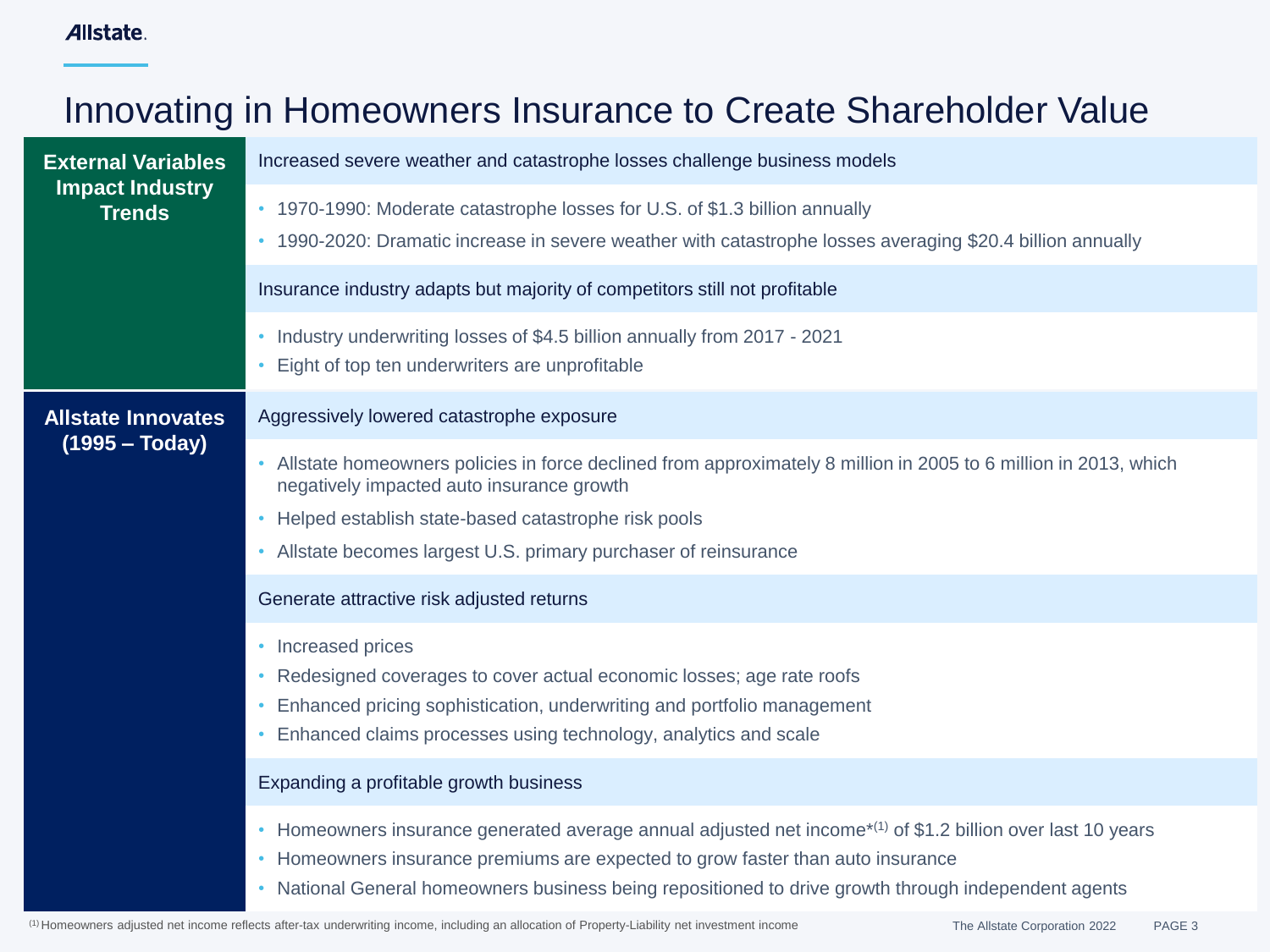# Allstate's Diverse Product Offering Provides Bundled Savings for Customers and Delivers Higher Lifetime Value

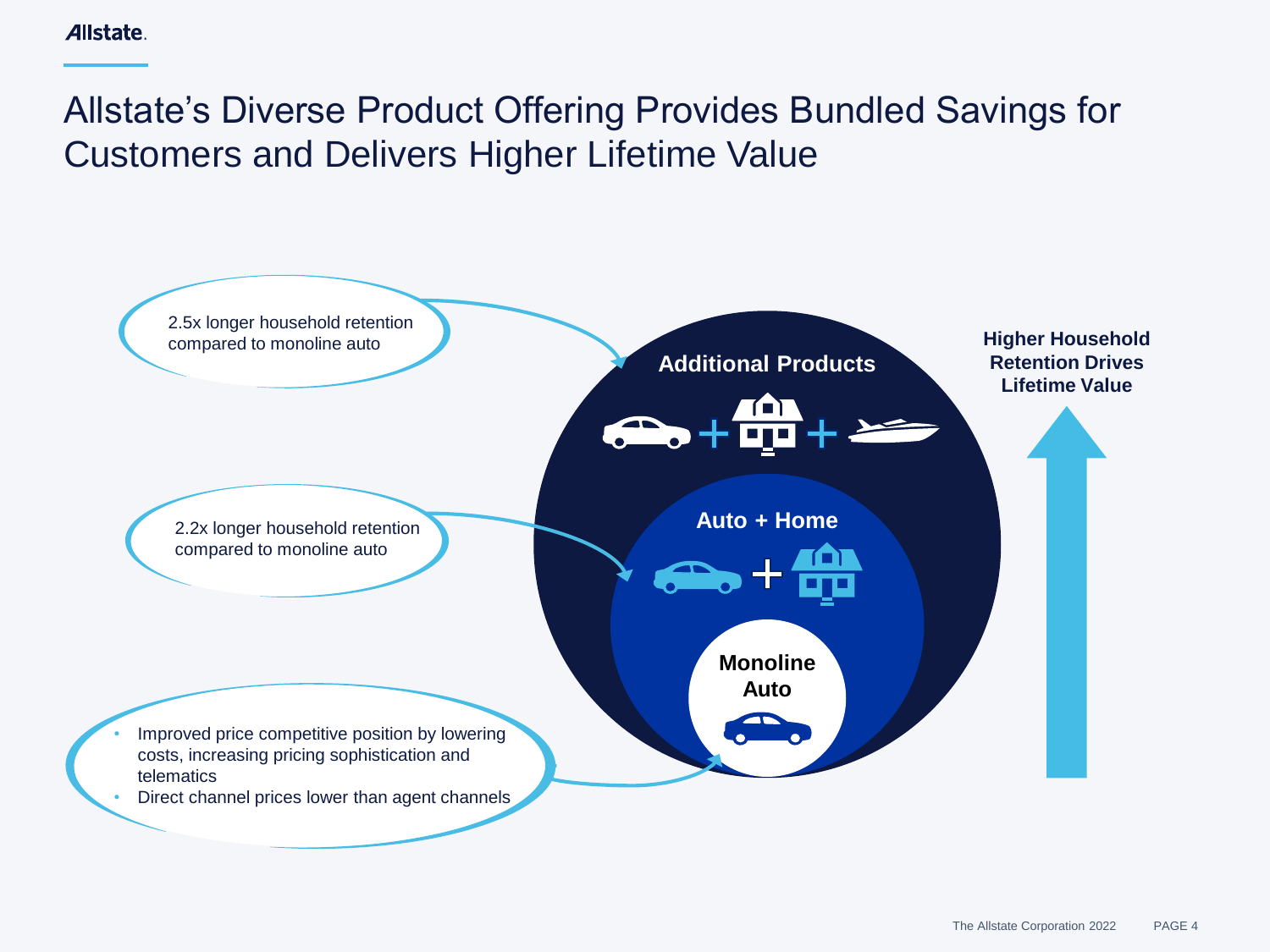### Integrated Homeowners System Creates Competitive Advantage

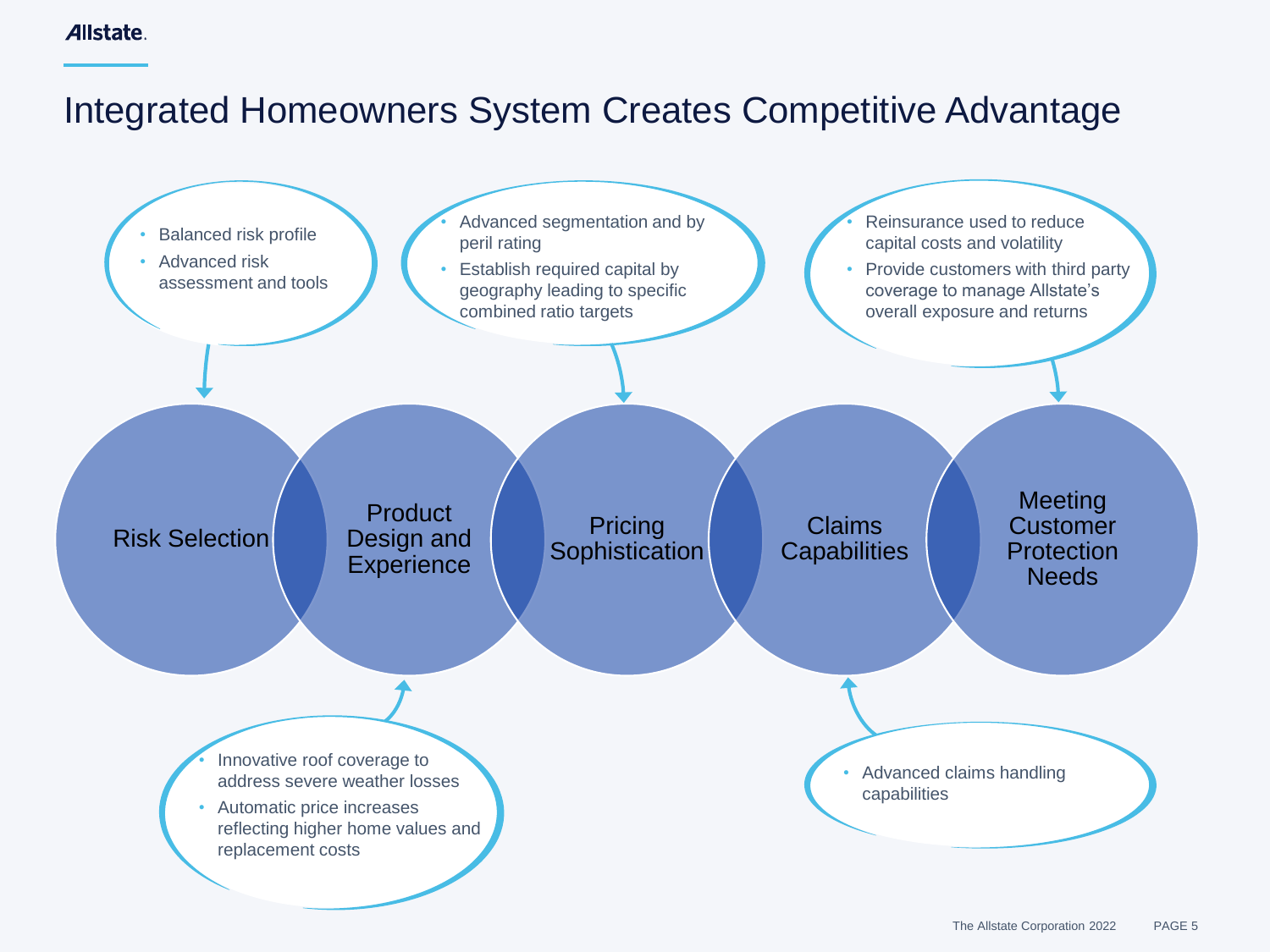# Homeowners Insurance Generates Attractive Returns



(1) Industry and competitor information represents statutory results per S&P Global Market Intelligence. Allstate information represents Allstate brand GAAP results for 2017-2021.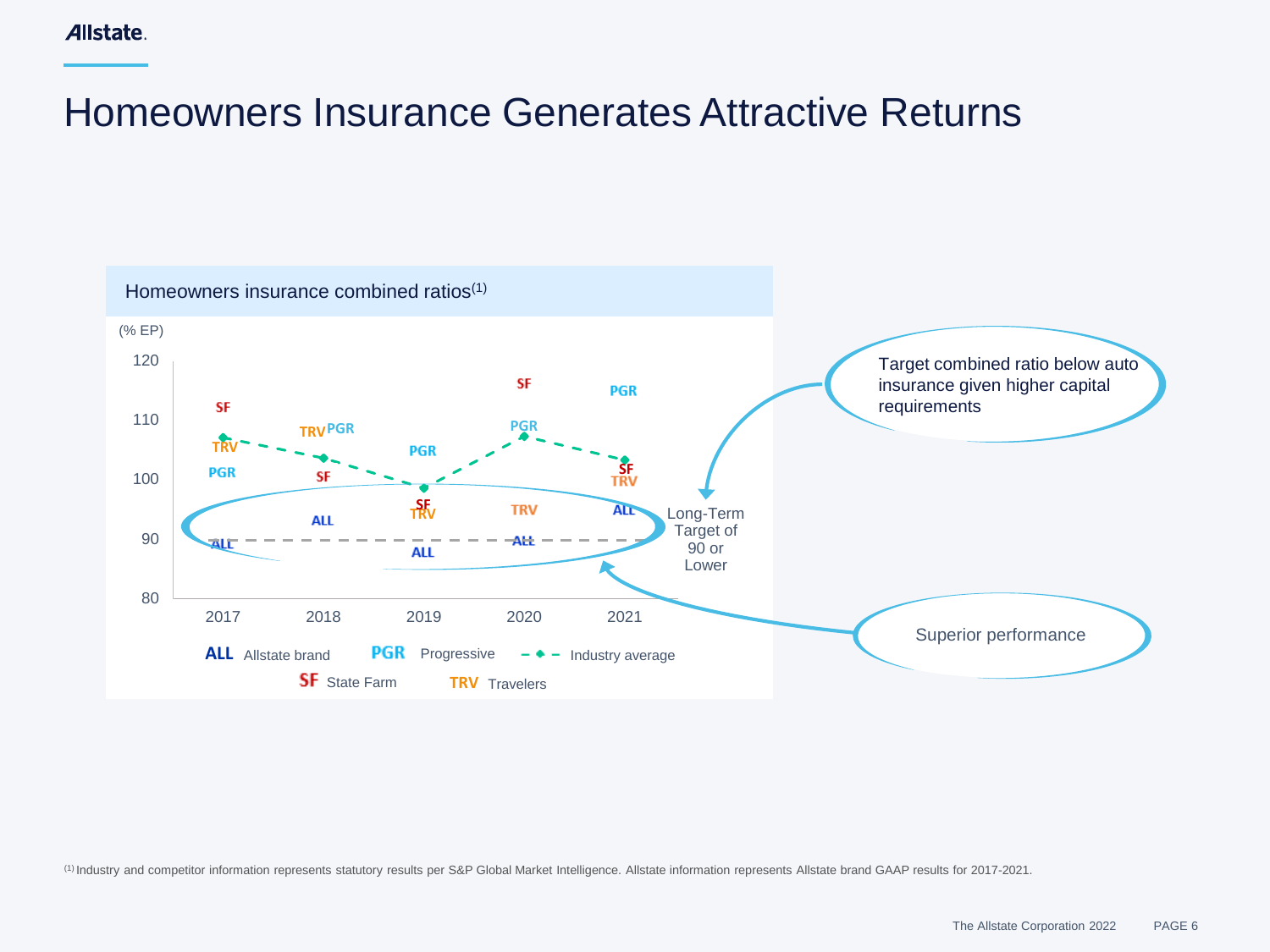# Competitive Advantage Creates Profitable Growth Opportunity



Source: S&P Global Market Intelligence; 5-year growth CAGR measures direct premiums written from 2016 – 2021 financial periods (1) Market share reflects proportion of U.S. industry direct premium written in 2021

(2) IA reflects independent agent channel

(3) Allstate data reflects GAAP financial information for U/W income and net written premium 5-year CAGR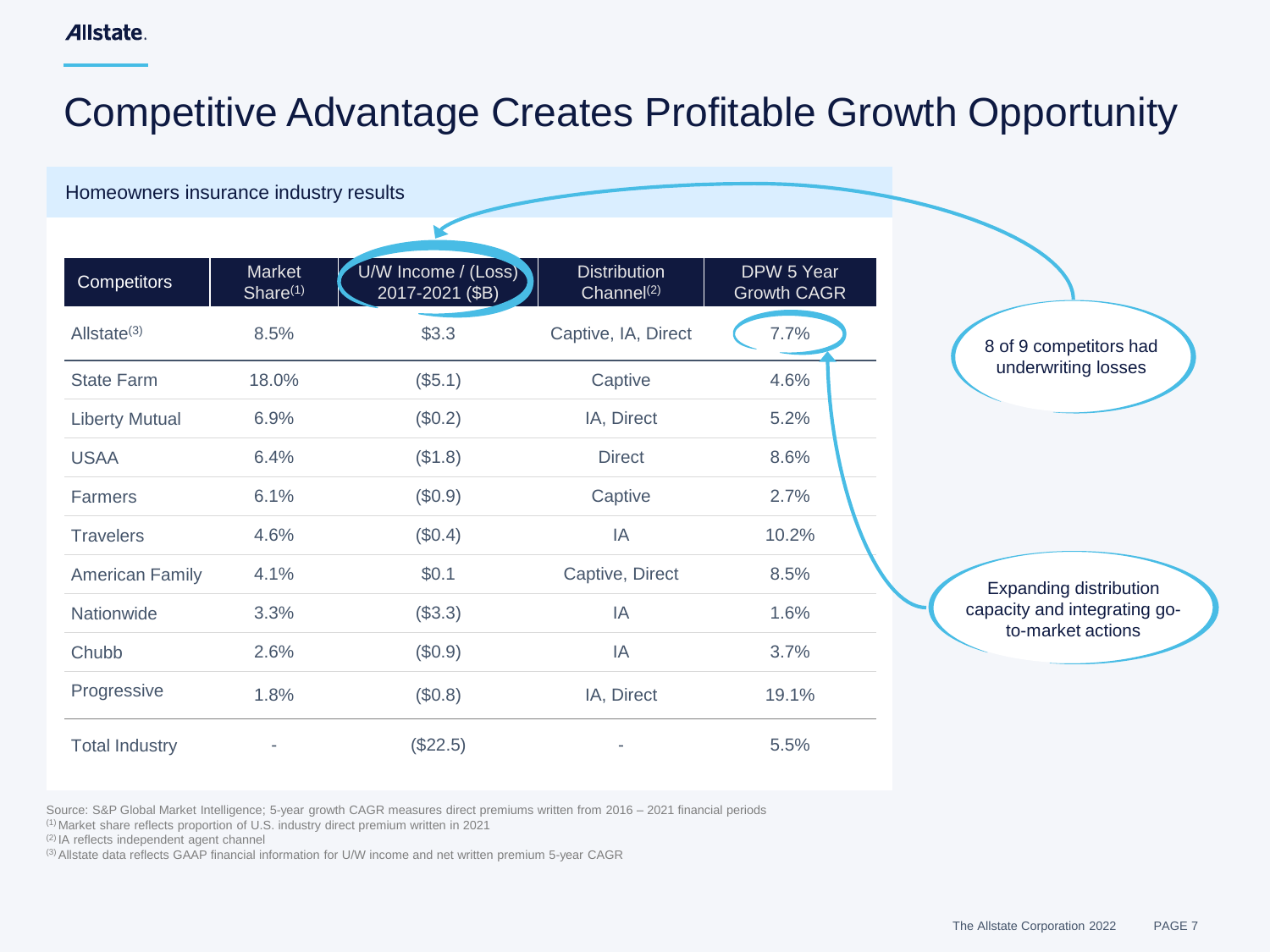# Sustaining Competitive Advantage Through Innovative Product Design and Advanced Risk Selection

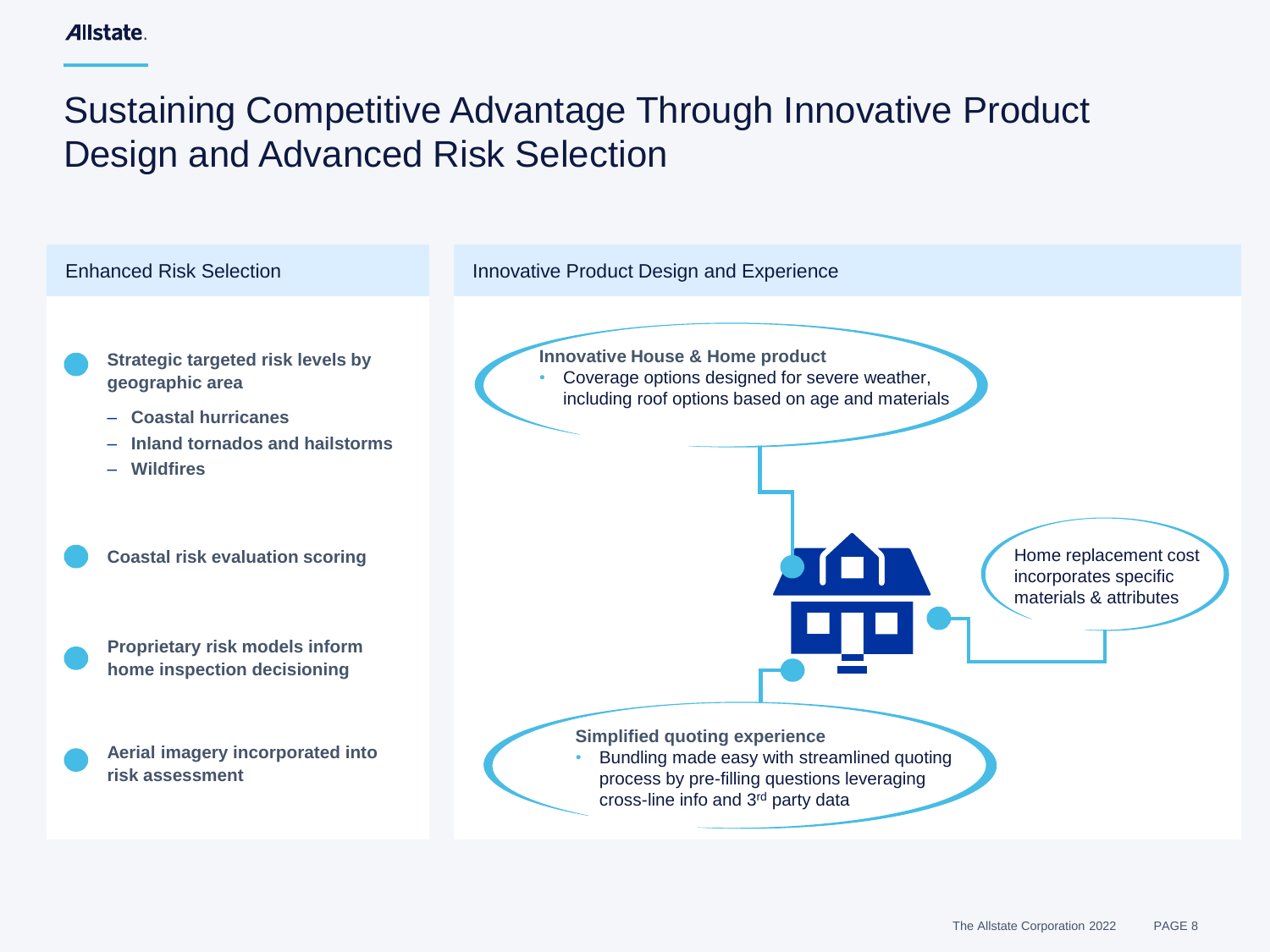# Pricing Sophistication Improves Segmentation and Ease of Business

| <b>TRADITIONAL</b>                                  | <b>ADVANCED</b>                                                                    |                                                                                                                        |
|-----------------------------------------------------|------------------------------------------------------------------------------------|------------------------------------------------------------------------------------------------------------------------|
| What is expected loss<br>across all perils?         | What is expected loss for<br>each individual peril?                                | By-peril data and modeling capabilities creates<br>advanced foundation for pricing sophistication                      |
| Where do you live?<br>(zip code / rating territory) | Where exactly do you live?<br>(latitude/longitude)                                 | Cost of reinsurance (where allowed) and tail risk<br>incorporated into overall and segmented pricing                   |
| What can you tell us<br>about your home?            | What do we know about your<br>home and how is it maintained?                       | 3rd party data and technology is leveraged<br>to improve pricing accuracy and allow for<br>simpler customer experience |
|                                                     | variables, extensive historical data and catastrophe insights (wildfire/hurricane) | Geocoding & Geographic Rating - Enhancing geographic rating leveraging geospatial                                      |
|                                                     | >30K<br>Zip codes in US                                                            | (8,000x)<br>$\sim$ 250M<br>Geocoded grids                                                                              |
|                                                     | · Galveston                                                                        | Galveston                                                                                                              |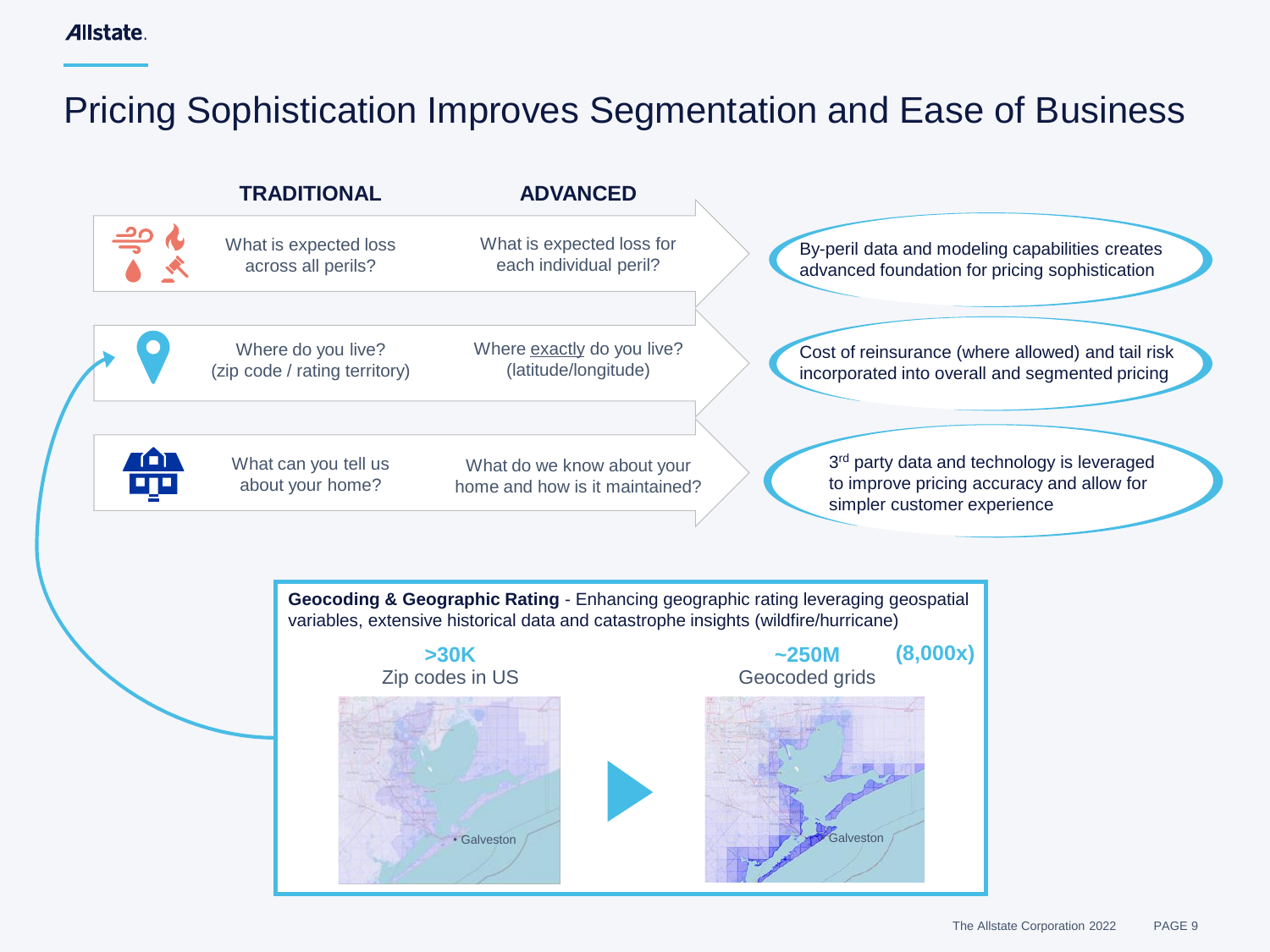### Homeowners Insurance is a Growth Business



(1) Source: U.S. Bureau of Labor Statistics and CoreLogic (2) Reflects Allstate brand premiums; 2018 percent variance to prior year excludes Esurance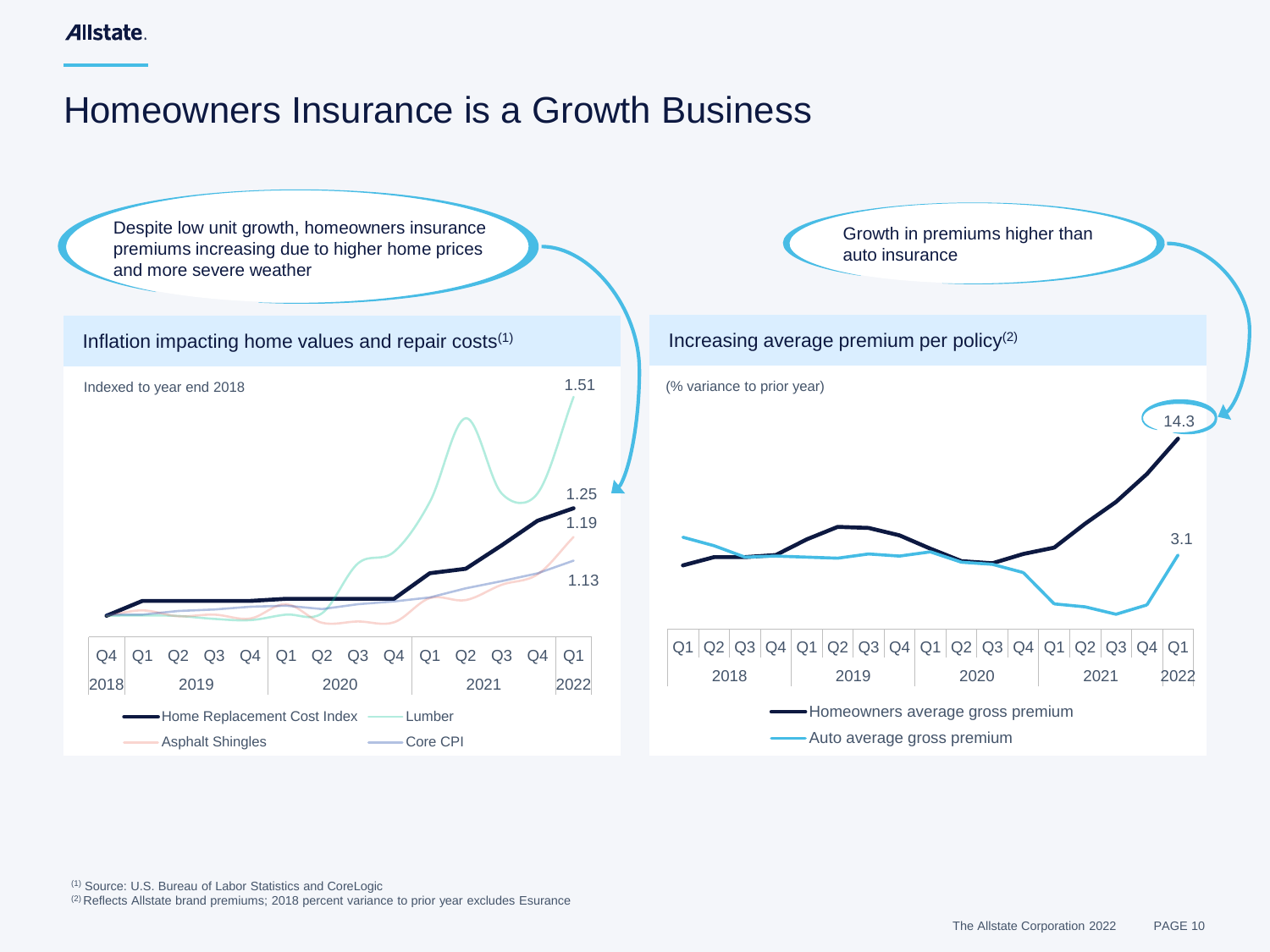# Allstate Meets Customer's Protection Needs Through Sophisticated Portfolio Management



(1) Source: S&P Global Market Intelligence 2021 percent of direct written premiums; Includes homeowners, farmowners, condominium, renters and other personal property lines. Allstate market share excludes third party policies brokered through Ivantage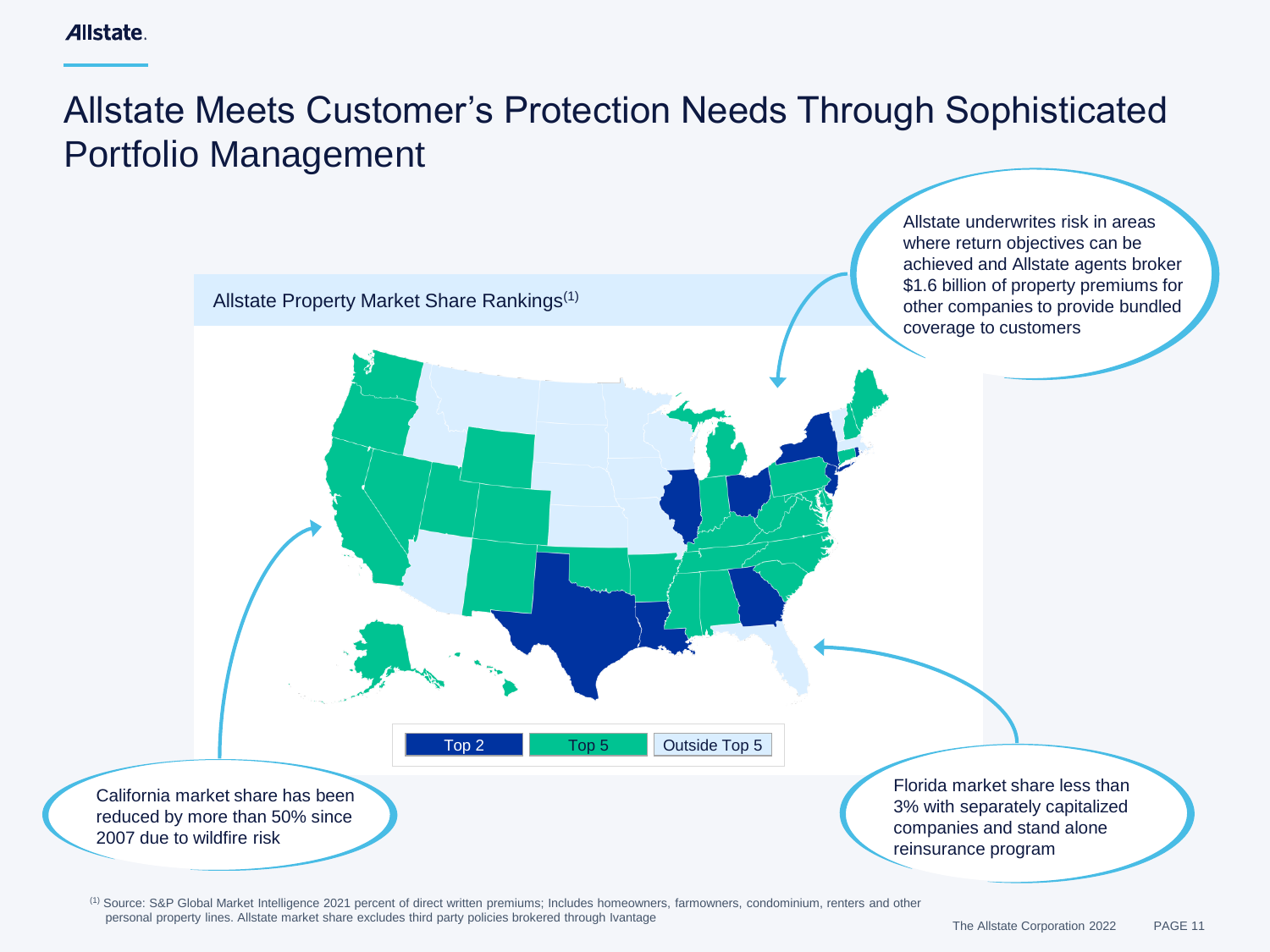# Allstate's Accurate and Efficient Claims Resolution Leverages Technology, Analytics and Scale

| <b>Advanced</b><br><b>Technology</b>     | <b>Satellite Imagery:</b> Advance knowledge of dimensions and features<br>$\bullet$<br>• Aircraft: Survey the area to determine extent of damage<br>Video: Virtual Assist™ connects us live with contractors, local<br>$\bullet$<br>experts and customers              | $>80\%$<br>Of wind and hail claims<br>handled virtually                                            |
|------------------------------------------|------------------------------------------------------------------------------------------------------------------------------------------------------------------------------------------------------------------------------------------------------------------------|----------------------------------------------------------------------------------------------------|
| <b>Sophisticated</b><br><b>Analytics</b> | • Weather Data: Damage prediction before claims are reported<br>enables rapid remediation<br>• Predictive Models: Determine best inspection method<br><b>Estimating Platform:</b> Incorporates dynamic local material pricing to<br>create most accurate loss estimate | 30%<br>Savings per average water<br>claim when utilizing loss<br>mitigation network <sup>(1)</sup> |
| <b>Leveraging Scale</b>                  | • Supplier network: Contracts with material suppliers and contractors<br>• Rapid Response: Pre-position experts<br><b>Operational Scale:</b> Capacity to quickly add resources                                                                                         | 95%<br>Vendor coverage $^{(2)}$                                                                    |

(1) Average savings on water claims handled in-network versus out of network (2) Countrywide availability of loss mitigation vendors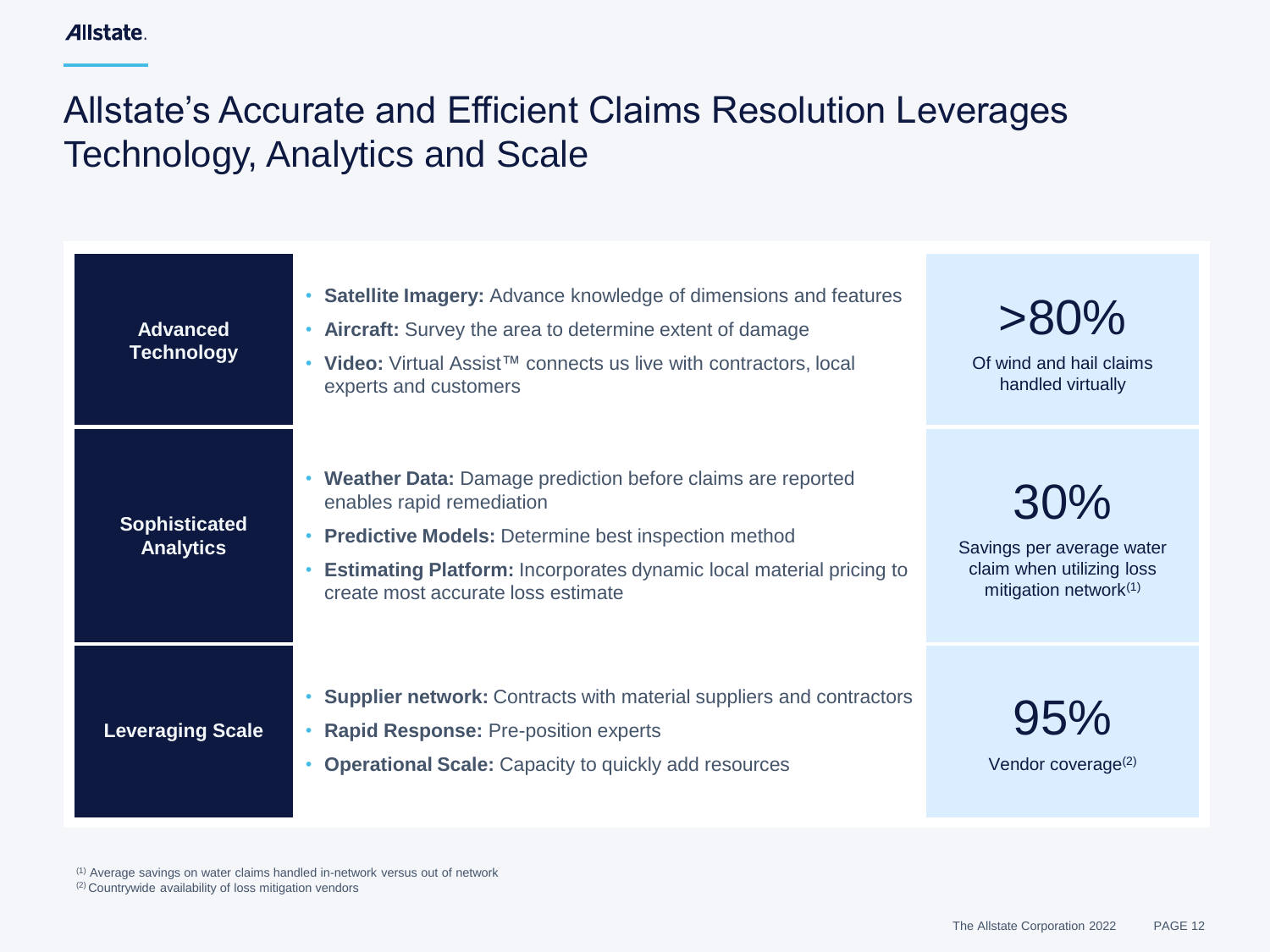# Allstate's Integrated Response Delivers Speed and Accuracy

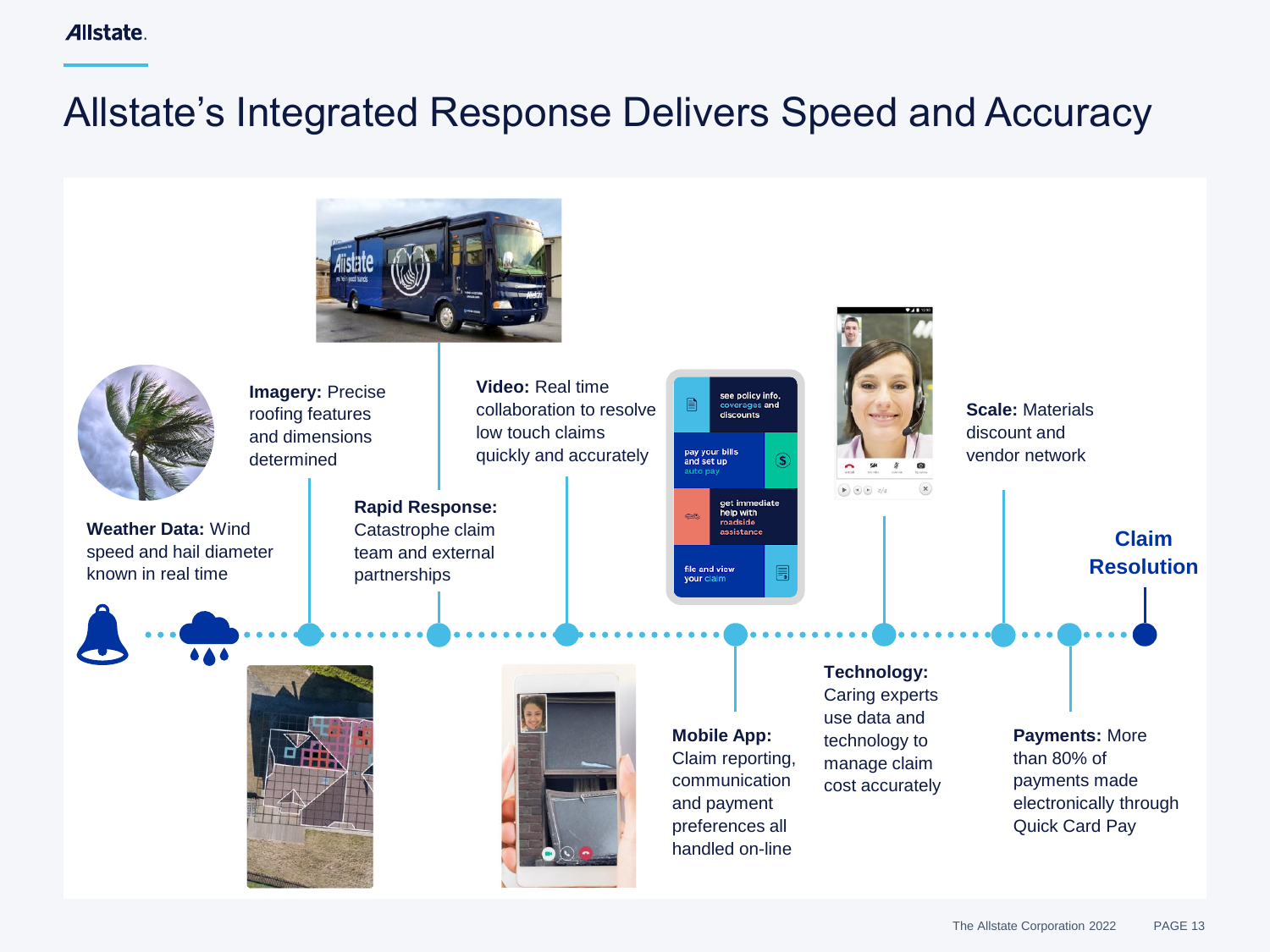# Enterprise Risk Managed with Comprehensive Reinsurance Program



(1) Traditional contracts placed effective June 1, 2022 are structured with a first event retention of \$750 million and subsequent event retention of \$500 million

 $^{(2)}$  Annual aggregate cover approximated based on historical catastrophe experience. Details on individual catastrophe bond contracts are available within the Allstate 2022 Reinsurance Update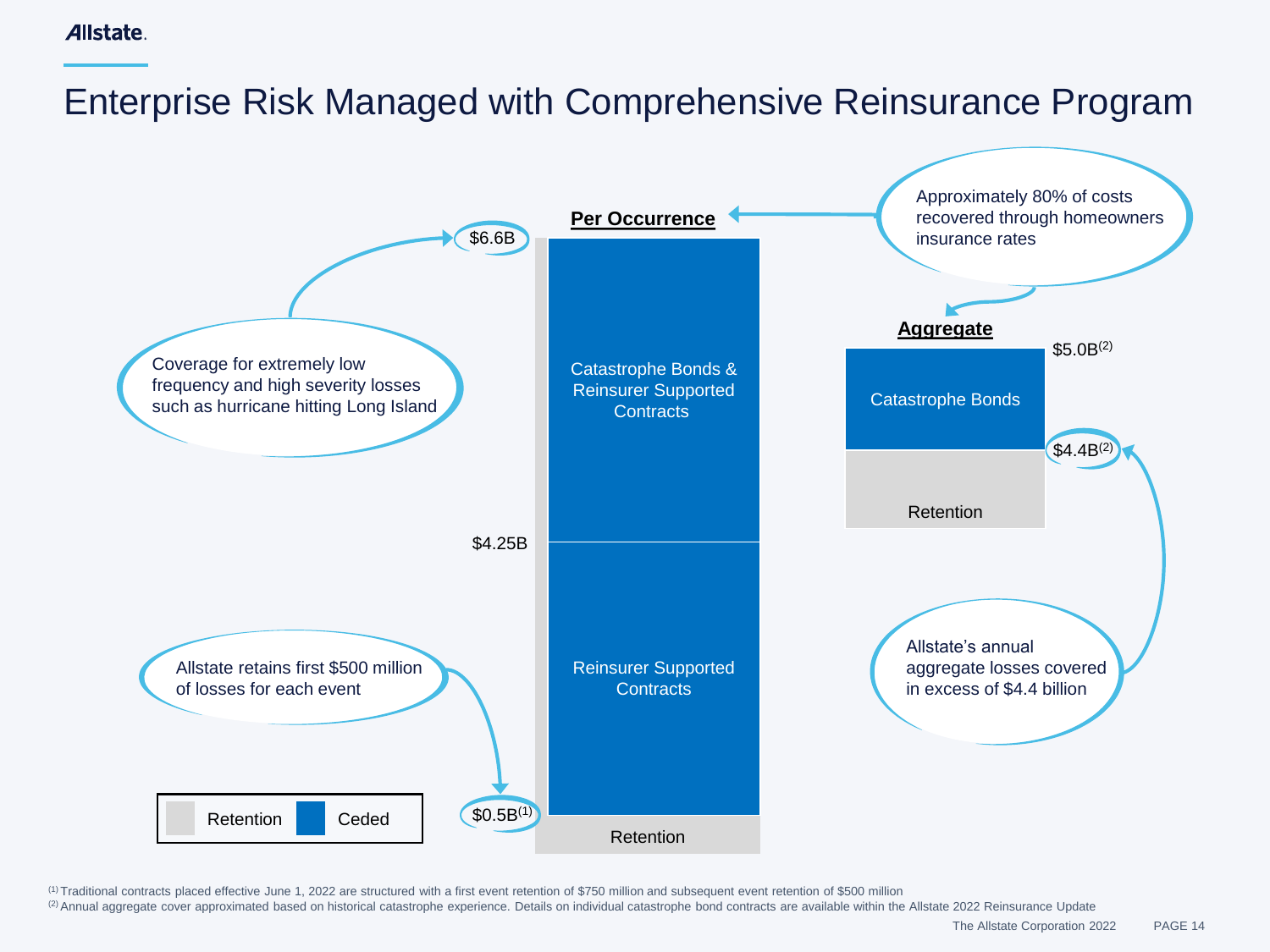### Allstate's Homeowners Insurance Generates Attractive Returns with Moderate Volatility



Source: Company financials, SNL Financial, FactSet; Market data as of 5/31/2022; Note: Median excludes ALL (P-L) and ALL (HO)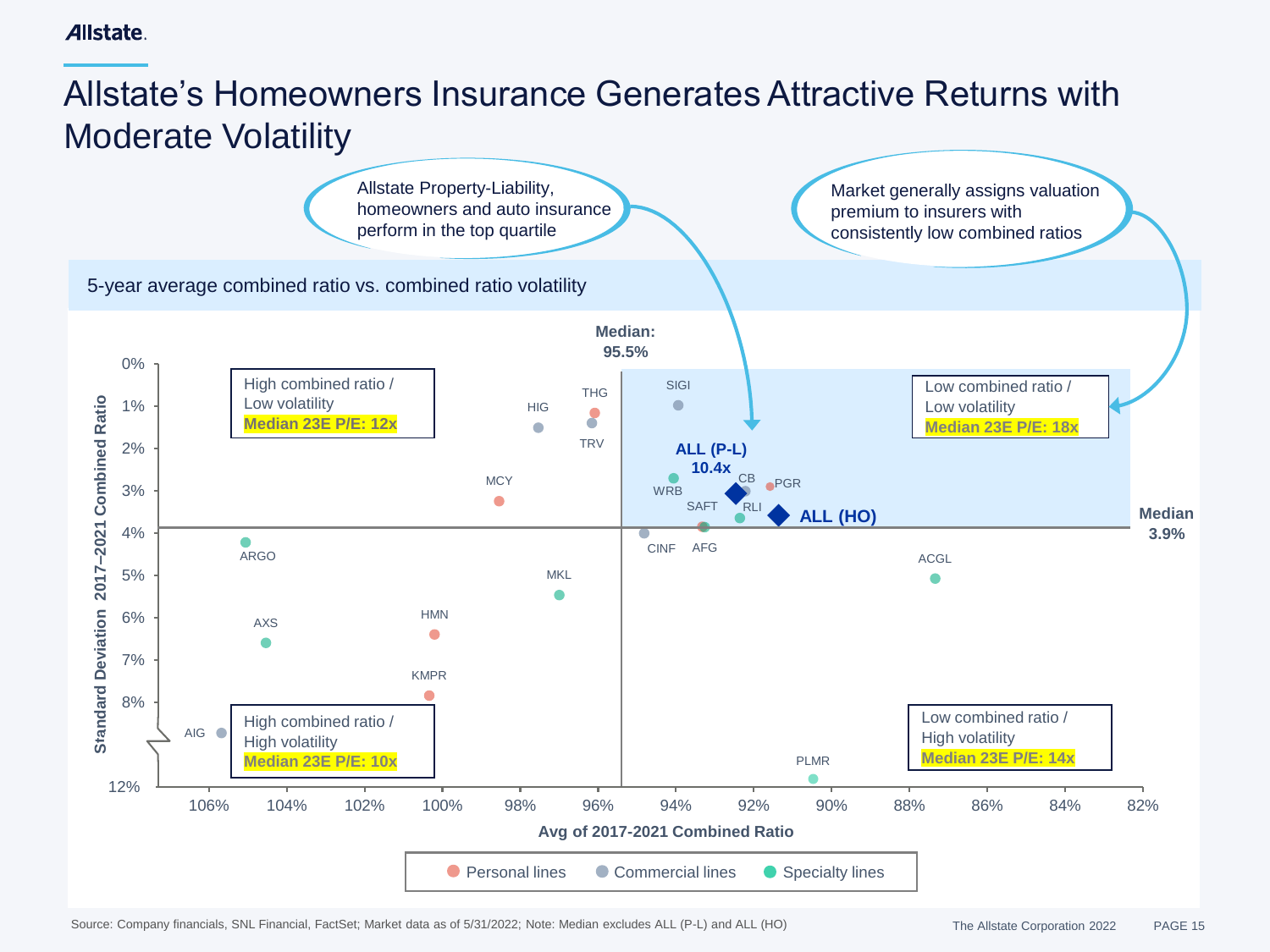# Allstate's Homeowners Insurance Business is Significantly Undervalued at Current Price to Earnings Ratio

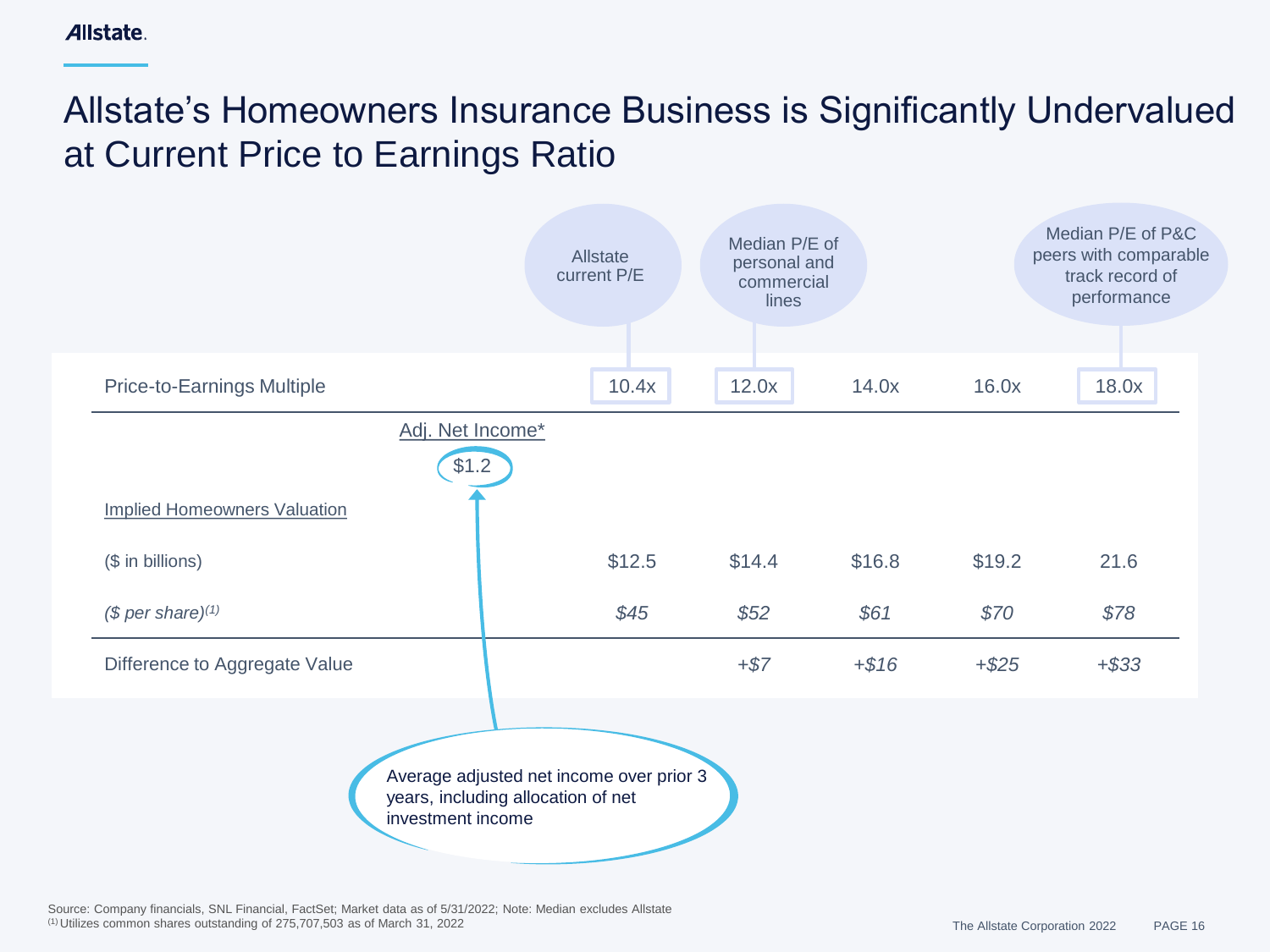# Allstate is an Attractive Investment Opportunity

Allstate has delivered superior financial performance relative to peers

Financial metrics - Allstate vs. industry (5 years)

| <b>Valuation metric</b>                                                   | Allstate actual | Rank vs. 10 peers <sup>(1)</sup> | Percentile vs. S&P 500 |  |  |  |
|---------------------------------------------------------------------------|-----------------|----------------------------------|------------------------|--|--|--|
| <b>Operating EPS CAGR</b>                                                 | 21.2%           | #3                               | 78%                    |  |  |  |
| <b>Operating RoAE</b>                                                     | 16.8%           | #2                               | 57%                    |  |  |  |
| Cash yield <sup>(2)</sup>                                                 | 8.4%            | #1                               | 92%                    |  |  |  |
| Revenue growth CAGR(3)                                                    | 6.4%            | #5                               | 49%                    |  |  |  |
| Price / Earnings <sup>(4)</sup>                                           | 10.4x           | #8                               | 20%                    |  |  |  |
| Valuation remains attractive and is<br>below peers and the broader market |                 |                                  |                        |  |  |  |

Source: FactSet; S&P Global Market Intelligence; Note: Market data as of 12/31/21; 5-year CAGR period or financial metrics measured from 2016 – 2021 financial periods

(1) P&C comparables includes North American P&C companies with a market cap of \$4 billion or greater as of year-end 2021

(2) Represents annual dividends + buybacks divided by average market cap

<sup>(3)</sup> Represents net premiums earned for Insurance peers and revenue for S&P 500; Allstate represents sum of P&C and Accident and Health net premiums and contract charges (4) Based on price as of 5/31/22 and 2023 analyst consensus operating EPS estimates per FactSet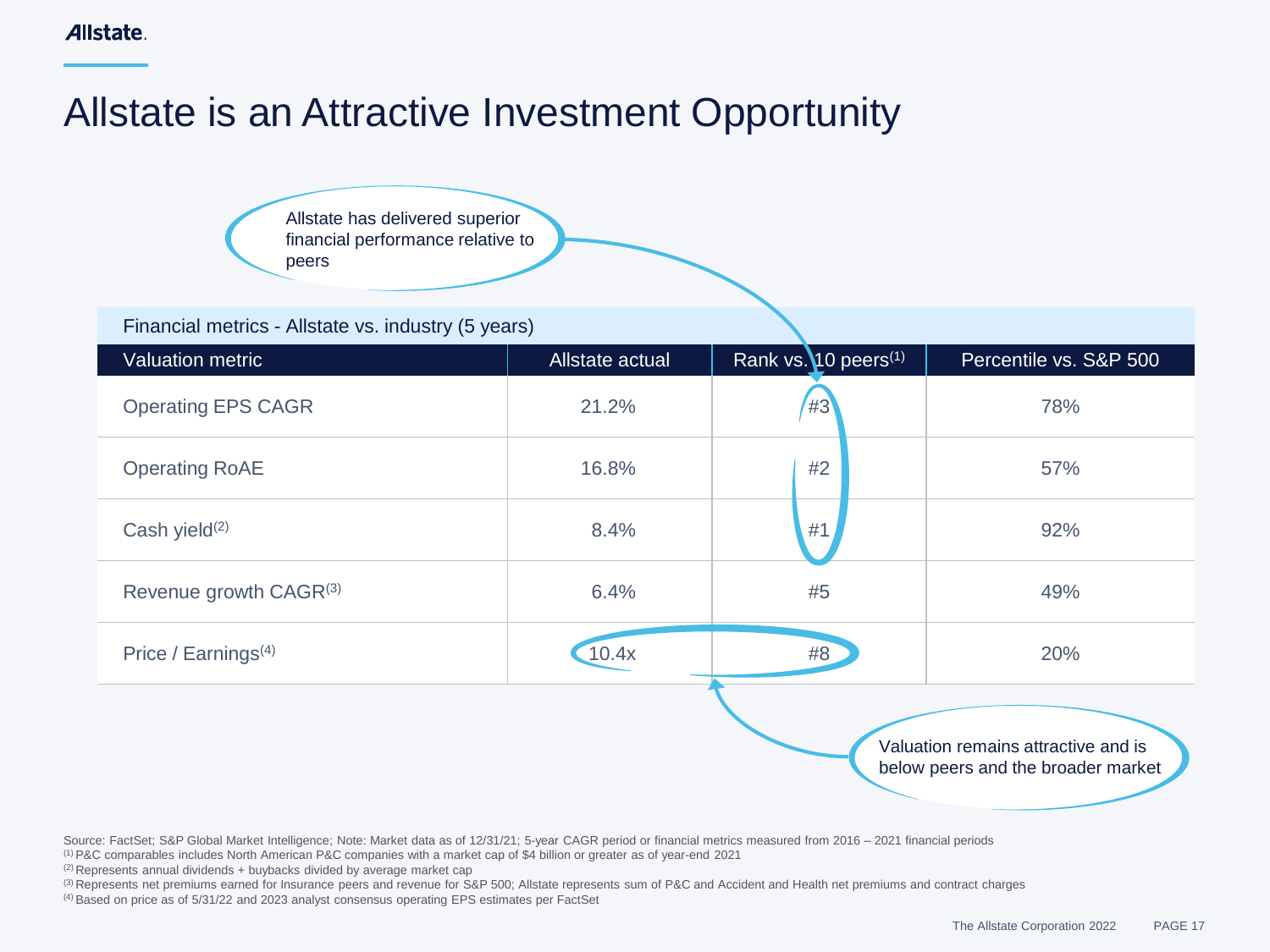